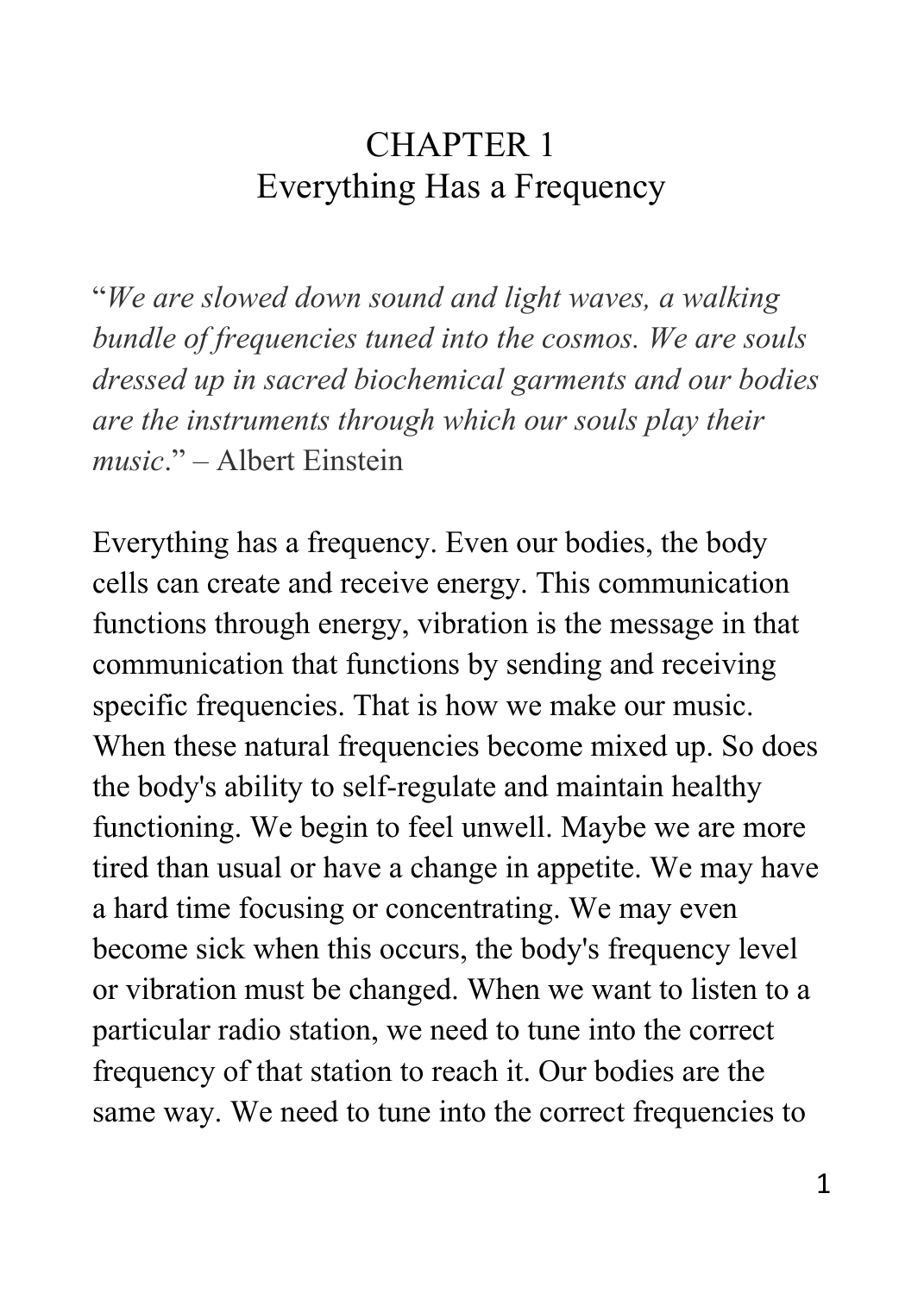reach the optimal state of being. As we go about our daily business in our biochemical meat suits that we call our body, what is the music we are playing daily as we go about our business, we call life?

It was shortly after 9:00am when my cell phone rang. I recognized the name on the caller ID as a former client. I had worked with her son nearly ten years before. He was having a difficult time in school. He was disruptive in the classroom, talked incessantly to others around him and had difficulty staying on, or even completing a task. I helped him gain his composure using neurofeedback training. A process of putting a cap with twenty electrodes on his scalp. It measured his brainwave activity. From the frequencies present and their location in his brain the patterns would show what was working too hard, as well as those frequencies that were not working hard enough. I had a special software program that would monitor the activity of the brainwave frequencies. I could setup a widow of performance. If the frequency I wanted to either up-train if it was performing less than desired or down-train the frequency if it was over performing. This training would influence the dendrites of the brain allowing them to stay within the window of performance that I had setup. Doing this process again and again it would cause new neuropathways to be formed, like a highway in the brain to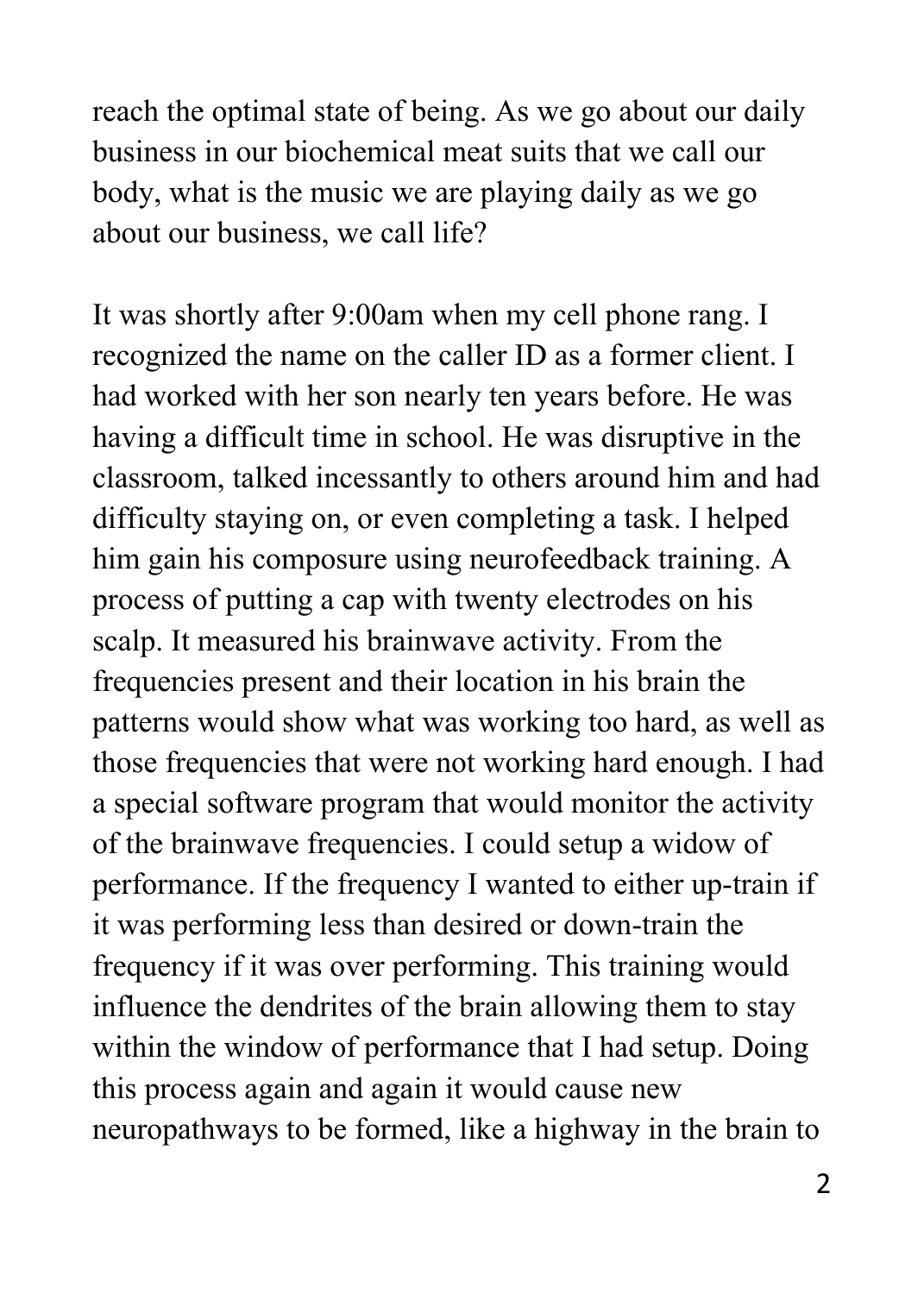traffic information and instructions. Thereby training the brainwave frequencies to develop on this new neuro highway that works better than the old one.

Sounds complicated right? For the client it is much easier. For them, they are simply watching a movie. The neurofeedback software would do all the work. It would transpose the brainwave activity to respond to operational window that had been setup. That brainwave activity was required to stay within the desired operational widow. If it did not, then there were consequences. Don't be alarmed, I am not talking about them being hooked up to a cattle prod to receive an electrical shock when brain did not perform in the desired window. It is somewhat less dramatic.

If the brain was performing either higher or lower than what the operational window was set at, the movie the client was watching would be interrupted very briefly. A different tone would come on if the performance was too high with a different sound if the performance was too low.

As smart as the brain is, it would quickly learn to compensate to increase or decrease the brainwave activity to stay within the operational widow that had been setup so there would be no disruption of the movie. The client did not have to do anything, just watch the movie. They could bring one of their favorite movies from home to watch if it was appropriate and held it attention of the client. Horror movies were never allowed, nor explicit videos that were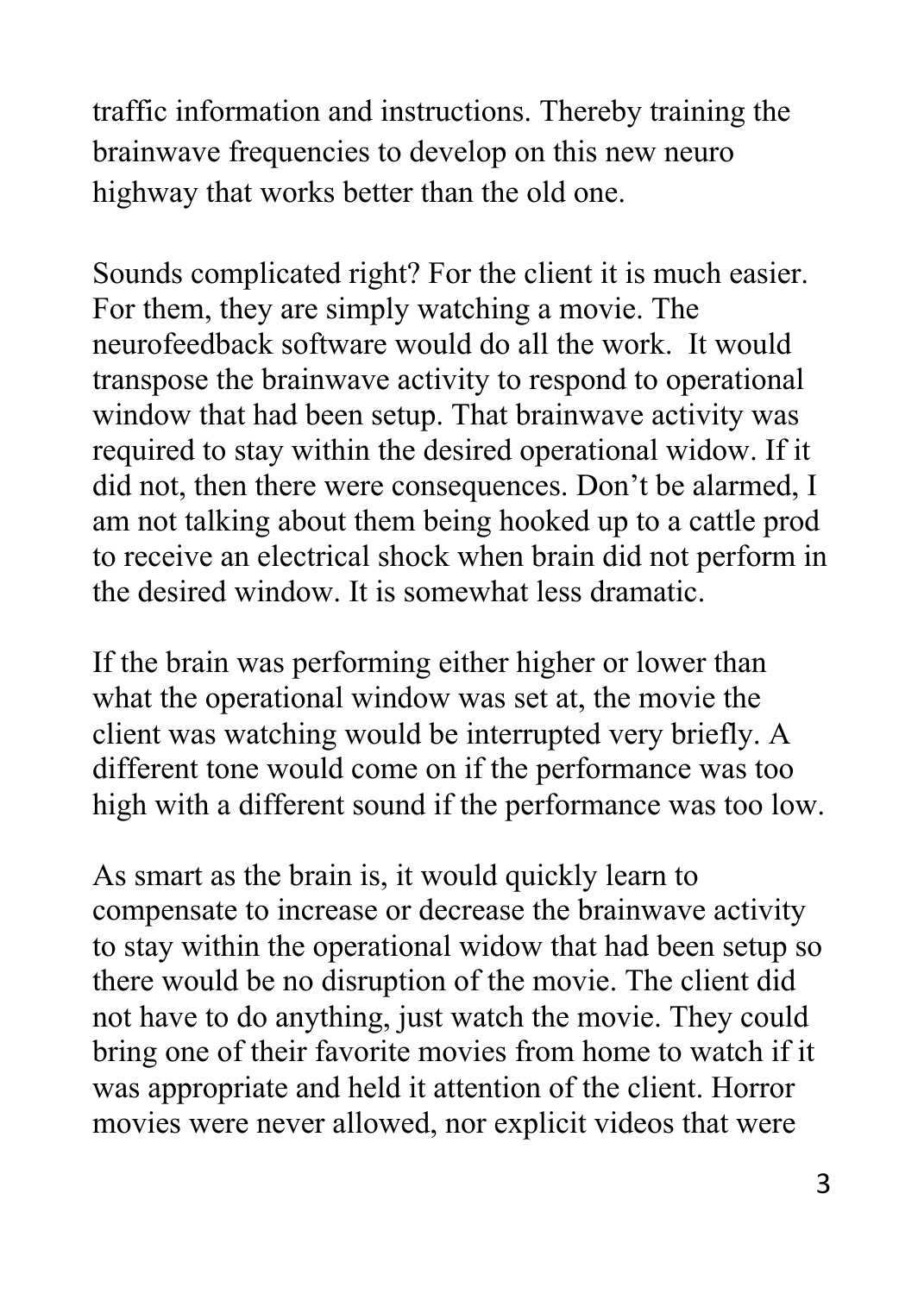not appropriate or used for training the brain. This process took place once, sometimes twice a week. As a result of creating these new neuropathways his brain learned how to become less disruptive in the classroom and at home. With his new normal pattern, he was able to complete his homework assignments and stay on task during individual study time, as well as in his daily living. The client was not the only recipient of the change. His increased calmness, focus and demeanor were experienced by his family, teachers and friends.

As I answered my phone, I was curious to see what they were calling about? I asked mom how my former neurofeedback client was doing?

She said, "Oh, he is still doing great and growing like a weed! I am calling about his older brother." Quickly doing the math in my head I said, "So, his brother would be high school age? What can I help you with?"

"You're right he is in his last year of high school; we notice he is really struggling to keep up. He wants to go to college, but his practice ACT scores are so low we are worried that he won't finish high school let alone go to college. You are the first person we thought of since you made such a huge difference with his younger brother."

I responded, "Since you live close by, do you think he would be open having a brainmap done?" "He's right here, let me ask him…he says yes!"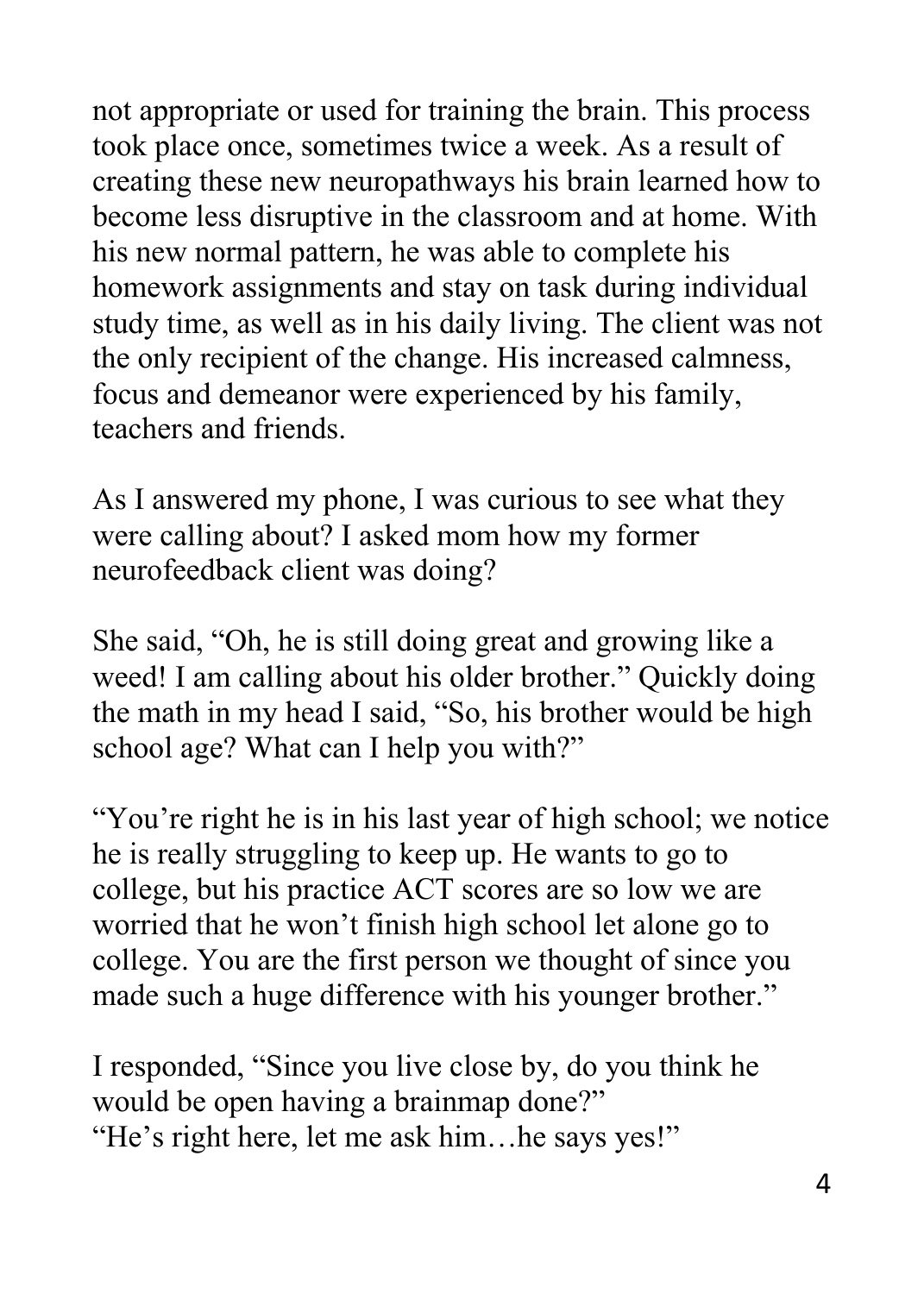We agreed on a time. They would come to my home office to do the mapping. Since I knew them well, I had no concerns of them coming to my home as opposed to going to my regular office and schlepping my equipment over there to do the brainmap.

I did what I consider standard baseline recordings of 4 minutes each, eyes open, eyes closed and brain on task…reading silently to himself from a book.

I processed the recordings and reviewed the result. There was a very little slow wave in his delta and theta brainwaves; that can interfere with focus and concentration. There wasn't enough to be that significant. I wasn't very concerned about it.

What was more alarming to me were two other conditions, happening in the frontal lobes. The frontal lobes are important for voluntary movement, expressive language and for managing higher level executive functions. Executive functions refer to a collection of cognitive skills including the capacity to plan, organize, initiate, selfmonitor and control one's responses to achieve a goal. His brain, where we do our cognitive thinking, was all red… meaning his brain when it was doing a task it was like a run-a-way freight train going full speed. His thinking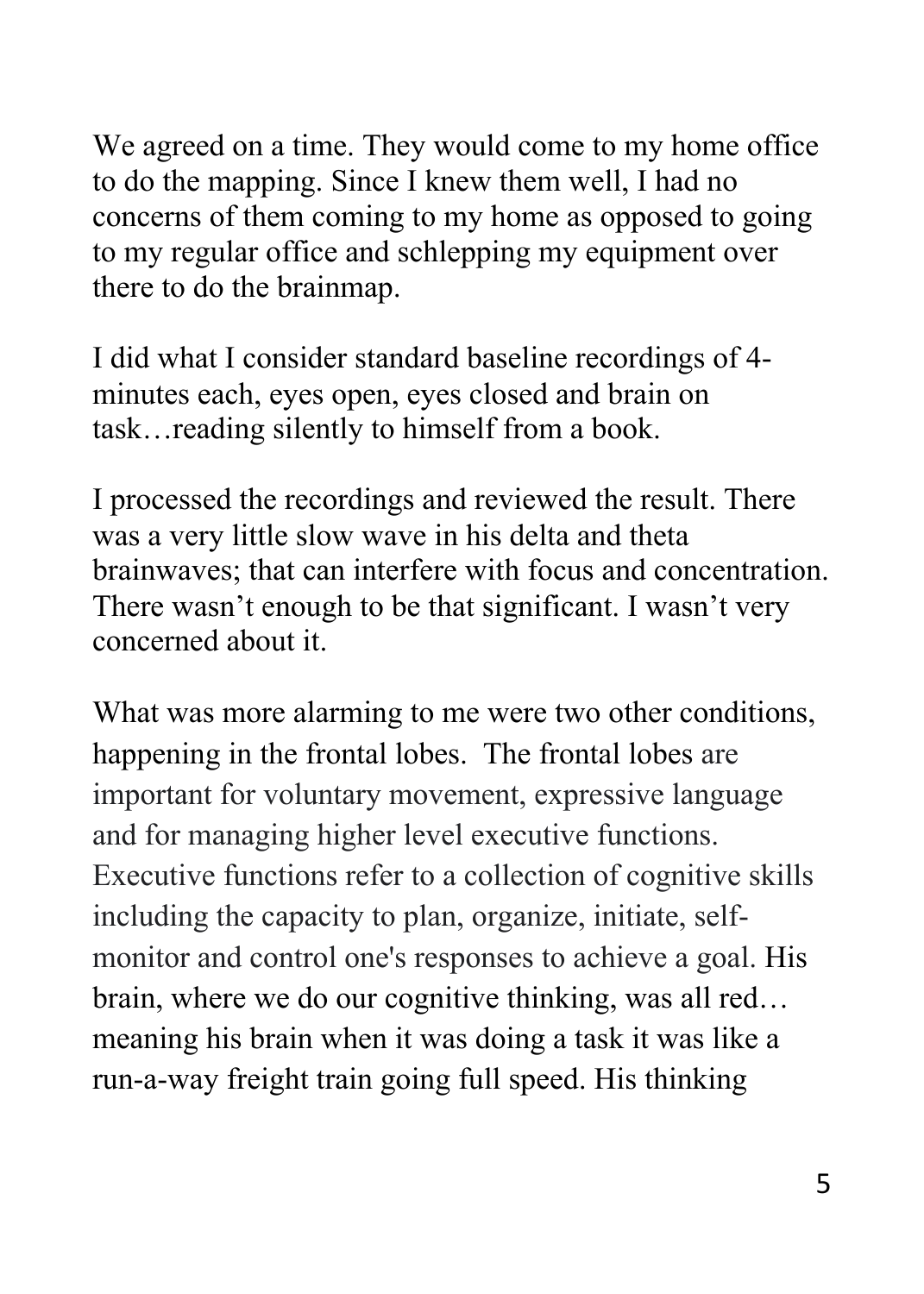activity was going a mile a minute…so many thoughts that his brain couldn't keep up with them.

**The products mentioned in this chapter are not intended to diagnose, treat, cure, or prevent a disease, or mitigate the symptoms of a disease. They are not drugs but dietary supplements. Supplements are intended only to supplement the human diet.** 



#### **Figure 1: Before & After QEEG Brainmaps**

(UL) Cognitive Thinking Before Nrf1, Nrf2 & Axio (UR) Cognitive Thinking After Nrf1, Nrf2 & Axio (LL) Cognitive Coherence Before Nrf1, Nrf2 & Axio (LR) Cognitive Coherence After Nrf1, Nrf2 & Axio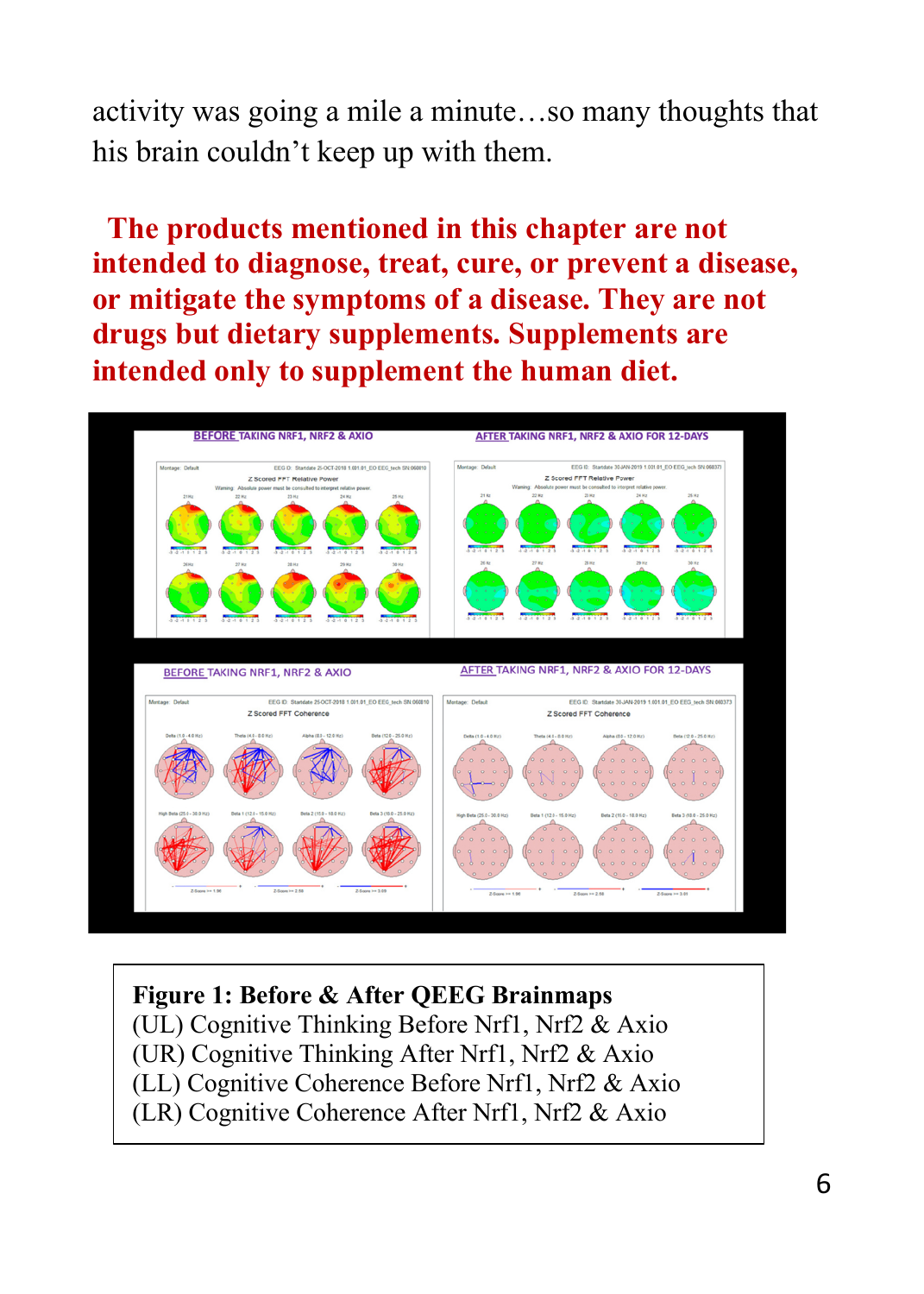The second concern I had was with his coherence as seen in Figure 1 Lower Left (LL). Brain coherence addresses connectivity within the networks of functional and anatomical connections to communicate across the brain. These functional networks of communication are dependent on neuronal oscillations (vibrations) to function well. Detection of the synchronous activation of neurons can be used to determine the wellbeing or integrity of the rest of the connectivity in brain networks. Well-connected highly synchronous activity can be measured by Electroencephalography (EEG). Once I recorded EEG it was converted to QEEG (Quantitative Electroencephalogram) to evaluate brainwave patterns and the brain's condition, in Figure 1 I could see both hypo & hyper-coherence. The hypo/hyper coherence might link to different symptoms, namely cognitive and psychotic impairments. The words psychotic impairments are disconcerting to most people. It sounds like someone belongs in the loony bin. But that isn't the case here. Hyper coherence patterns are correlated among each other and specifically with the client's symptoms measures the levels of various markers of oxidative stress and inflammation in

may be present in blood samples. It also examines the association between these peripheral biomarkers and their cognitive (thinking) performance. Researchers and the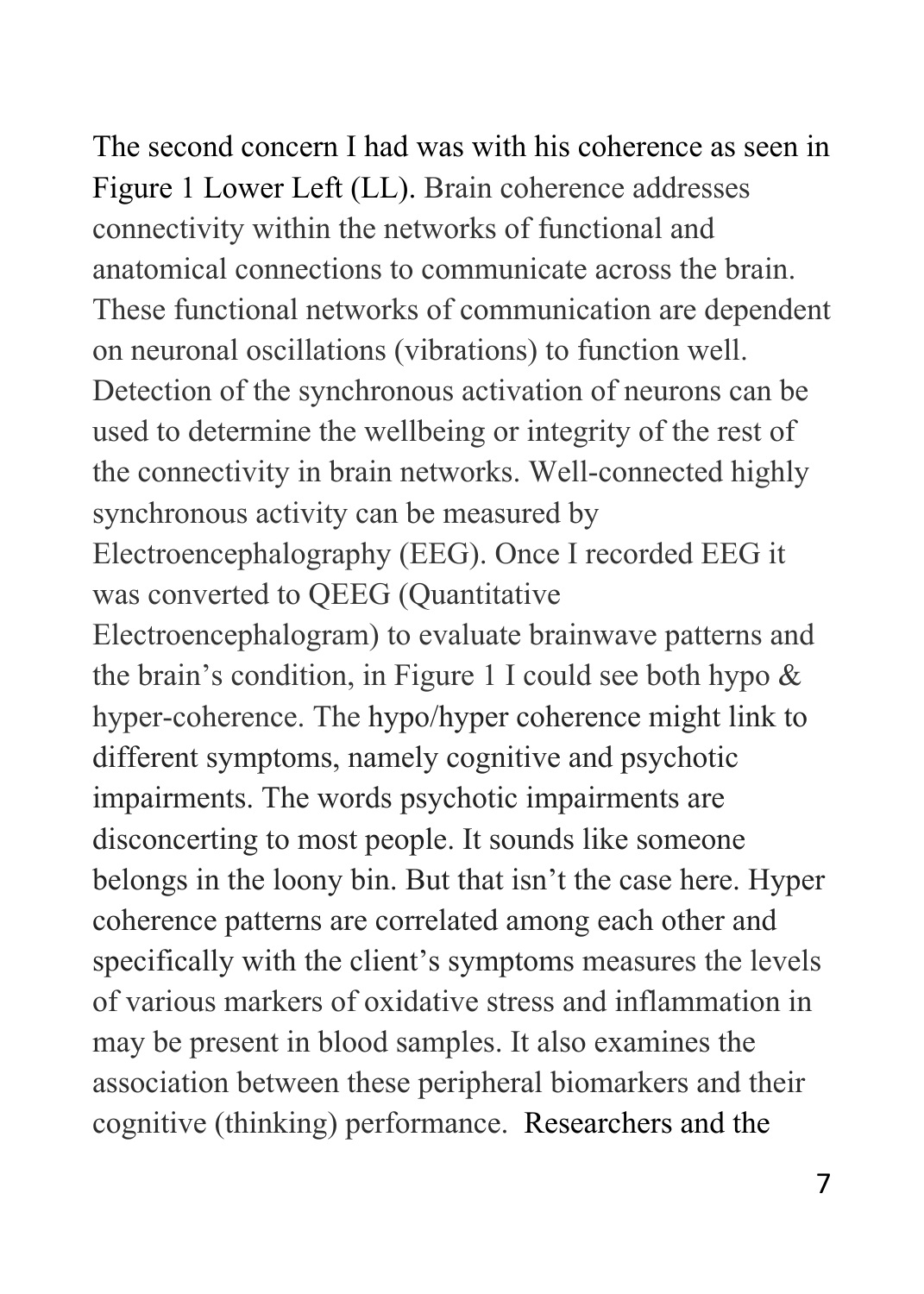creators of Nrf2 to synergizer are leading authorities in what is known as "*nutrigenomics.*" Using nutrition, naturally occurring compounds to change your gene expression for a healthier life. Their expertise and knowledge of the Nrf2 protein led to a breakthrough with Nrf1, the protein that regulates the expression of genes involved in mitochondrial DNA, for the repair mitochondria produce up to 95% the energy your body and brain uses. It is known as muscular microscopic powerhouses that will break down over time. It's a natural part of the aging process and can be accelerated by an increased exposure to oxidative stress. We are all affected by oxidative stress…it is in the water we drink, the air we breath and the food we eat.

"Oxidation" is the chemical term that describes removing electrons from an atom. Your cells are made of molecules that contain electrons, and these electrons can be "stolen" by an unstable atom that needs another electron to be stable. That is what is referred to as "electron stealing." When this happens in your body, it can lead to "oxidation" or "oxidative stress." The breaking down of the cells begins. Think about an apple that you cut into two halves. You eat one half and leave the other half sitting on the countertop. You come back later to find the apple has started turning brown in color, and it starts to shrivel and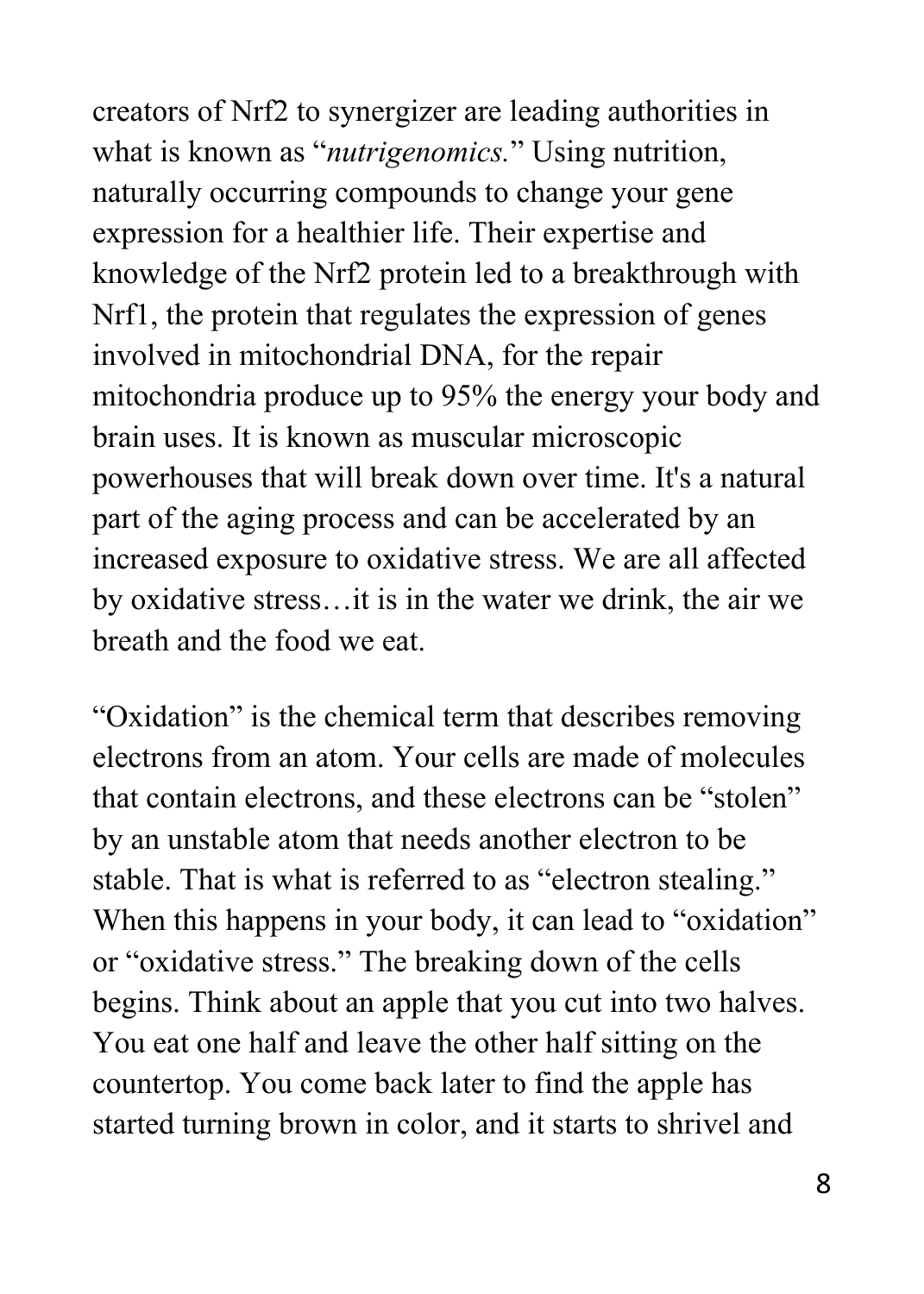wrinkle, and get "mushy." That's oxidation. Another example is rust—that's metal oxidizing, getting holes and metal becoming weak and discolored.

Our body is busy. Digesting food, breathing in and out, using our muscles, even thinking, are all hard work. This work can generate byproducts—like free radicals. Free radicals are unstable molecules that start oxidation—they need an electron from another molecule to become stable. You need some free radicals to stimulate important physiological processes, such as helping the immune system function correctly and stimulating cellular signaling pathways. We just don't want an abundance of them. But when there are too many free radicals circulating through the body, that imbalance starts a chain of electron stealing that can eventually lead to oxidative stress.

To combat the effects of oxidative stress, your body has defenses: physical barriers to stop free radicals, enzymes that neutralize oxygen, antioxidants that can donate electrons where they are missing and support natural cellular repair mechanisms. Whenever there is an imbalance between the number of free radicals rampaging through the body and the body's natural defenses or antioxidants to fight the free radicals, you have oxidative stress.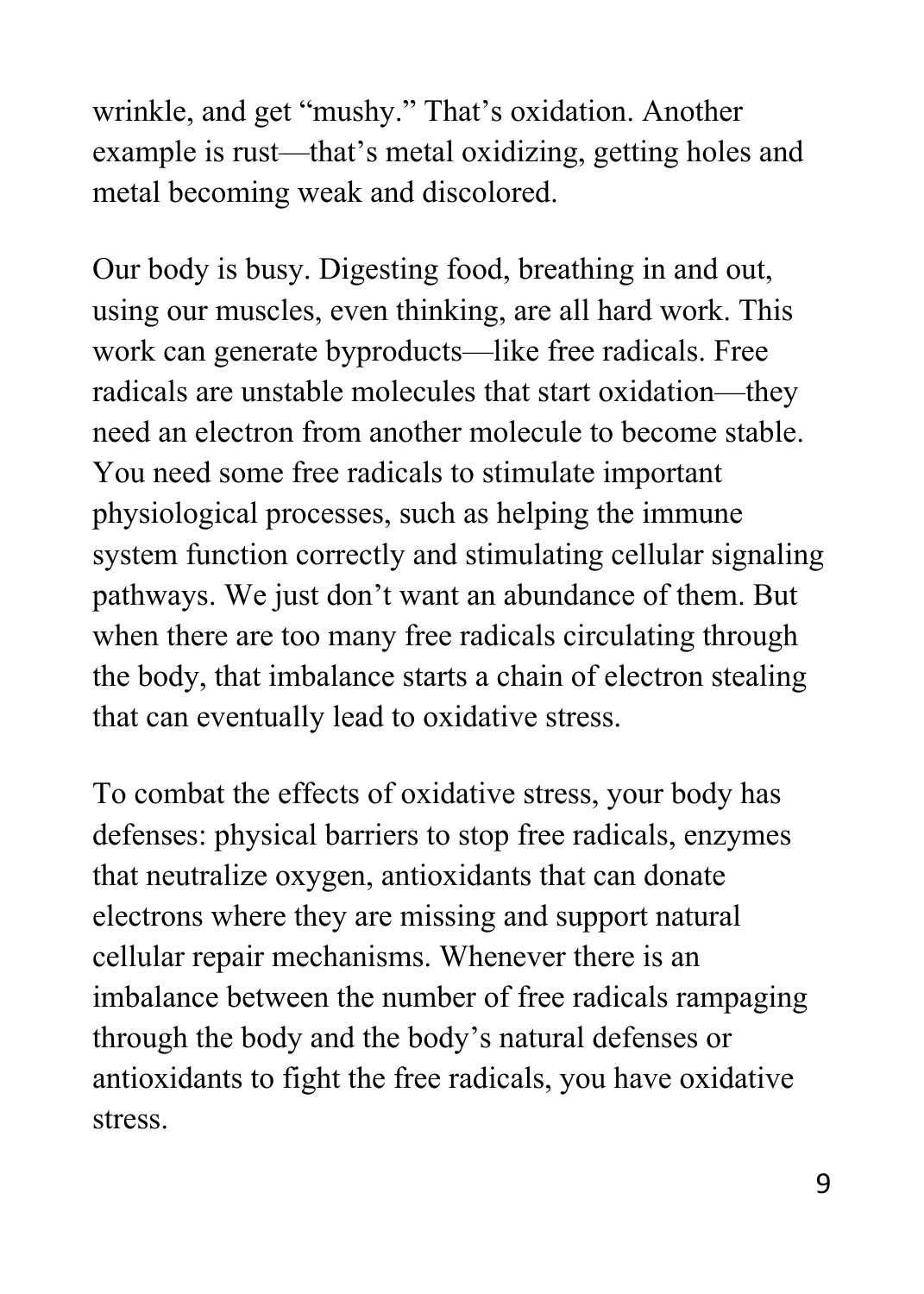The long and short of it goes back to the result of the QEEG brainmap I performed for this young man and the confused connectivity in our subject's brain and his ability to learn and function were compromised. Basically, the red and the blue in the coherence seen in Figure 1 is that his brain coherence had more to do with oxidative stress and inflammation in the body than it did with any psychotic impairments.

## Oxidative Stress

It has been reported on ABC, NBC and PBS featured in the Wall Street Journal and described chief medical correspondent, Dr. Sanja Gupta's book, "*Chasing Life. The Quest for Immortality.*"

John Quinones of the ABC investigative program, Primetime Live talks about oxidative stress in his investigative report. *Oxidative stress: Imbalance between the production of free radicals and the ability of the body to counteract their negative effects by neutralizing them with antioxidants.* To combat the effects of oxidative stress, your body has defenses: physical barriers to stop free radicals, enzymes that neutralize oxygen, antioxidants that can donate electrons where they are missing and support natural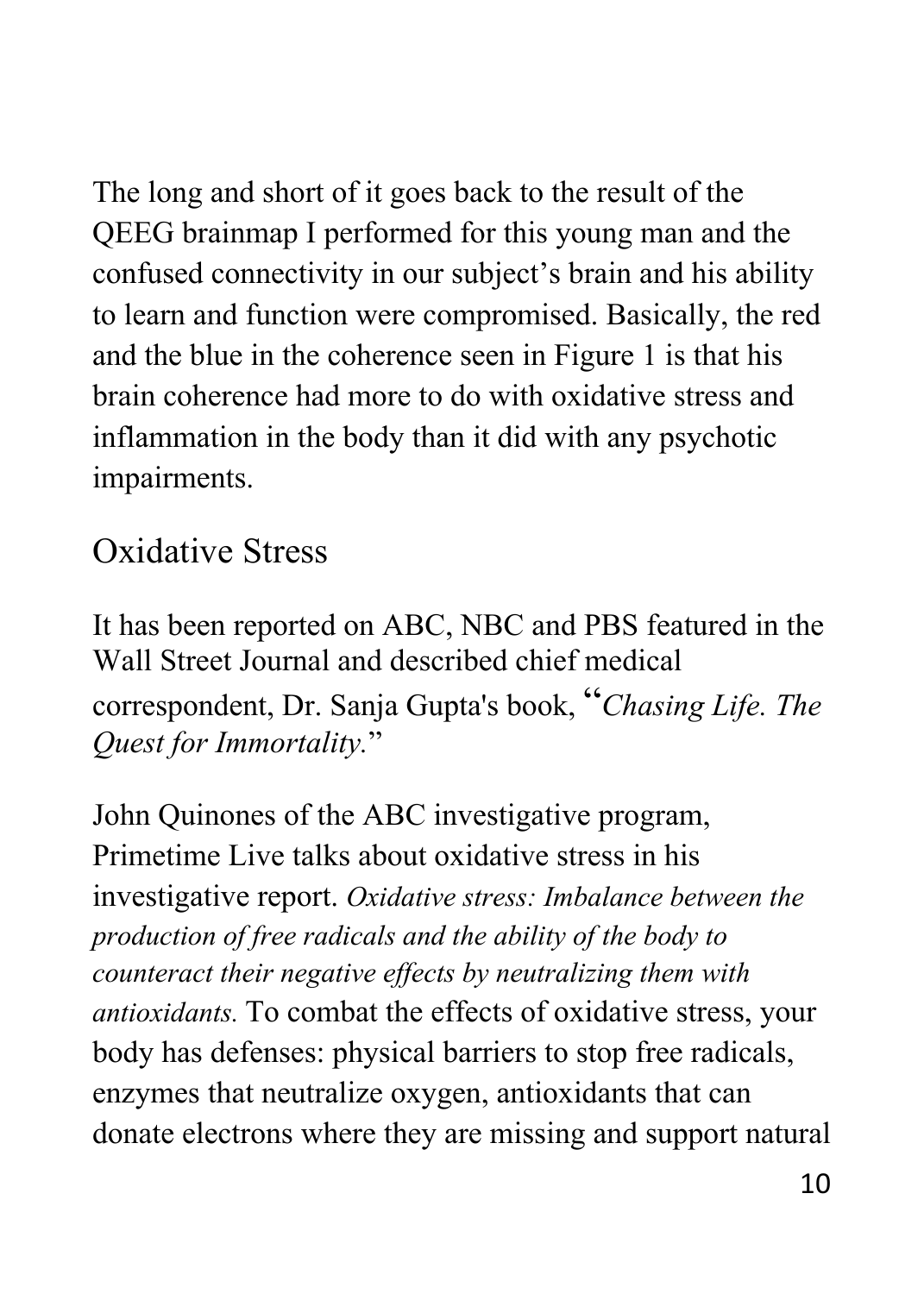cellular repair mechanisms. Whenever there is an imbalance between the number of free radicals rampaging through the body and the body's natural defenses or antioxidants to fight the free radicals, you have oxidative stress.

In his report he goes on to say, "*The problem of aging begins with the very food we eat to give us energy. As our cells burn that food. They also release toxic chemicals. Those chemicals, you may know them as free radicals react with all the components of our cells. Literally bombarding them millions of times per second, damaging all our cells, the result, oxidative stress, and we all have it. The body fights back with the system of defenses. It makes two antioxidant enzymes Catalase, and S O D whose job is to gobble up the free radicals before they can harm us. But as we get older, some of those toxic free radicals overwhelm our enzymes and raise havoc for a long time. Scientists thought that antioxidant vitamins like C and E would lower it, but they don't."*

The fact is there are too many free radicals to contend with. The truth of it is that at any given moment we have millions of free radicals running around in our body. The other inconvenient truth we have been taught that if we eat enough fruits and vegetables, it will take care of the free radicals. The truth is that one antioxidant will get rid of one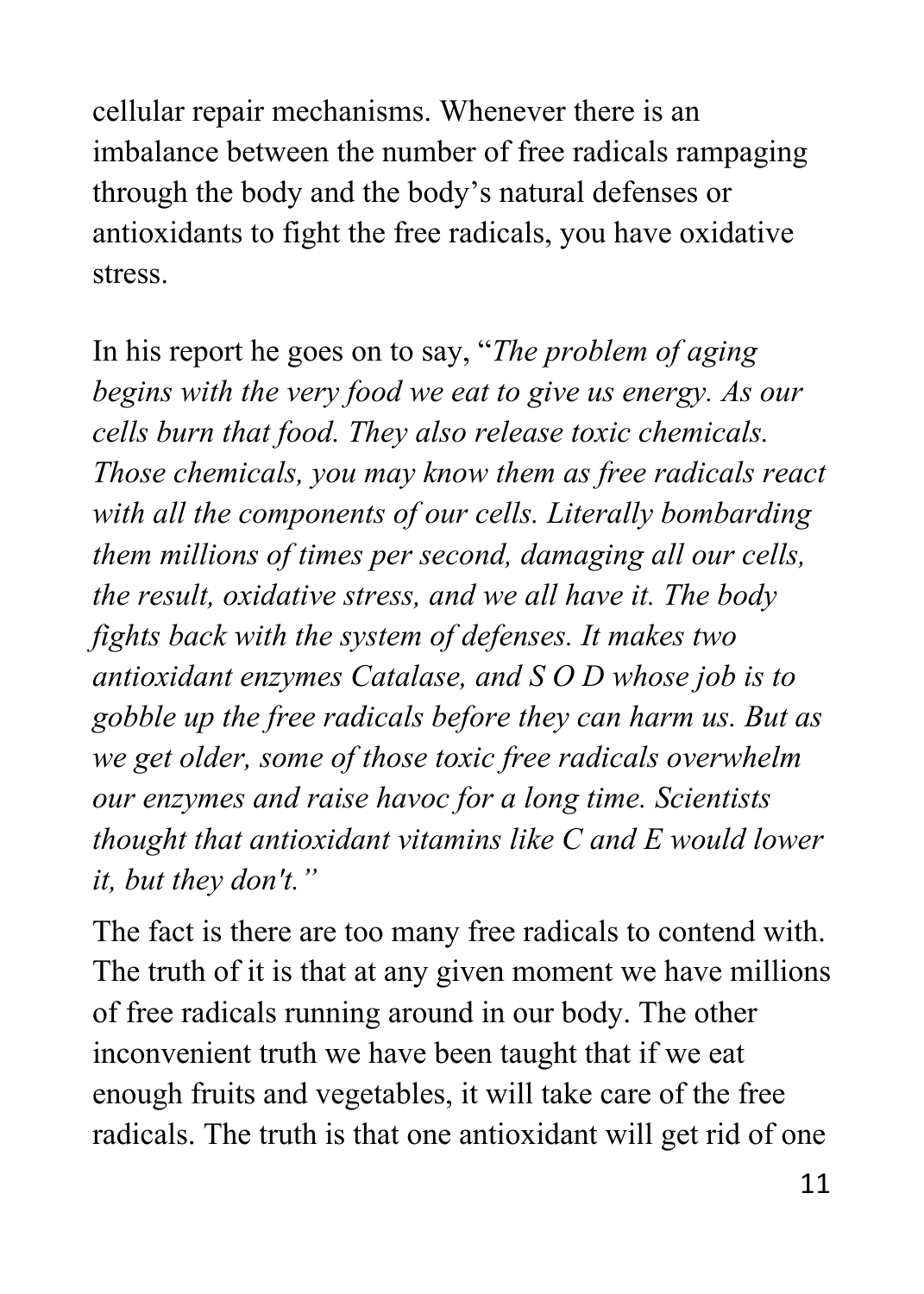free radical. Basically, it is a 1:1 ratio. Think about that, if we literally have millions of free radical in our body at any given moment, we can't possibly deal with that effectively. Taking Nrf2 daily we will have a million to one ratio to help our body. I am no mathematician but even I can see that a million to one ratio is much better than a 1:1 ratio if you want to keep your well-being.

Nrf2, more commonly known as Protandim, suggests that the immune and inflammatory systems may present the largest demand for increased antioxidant protection, apart from the oxidative stress resulting from mitochondrial oxygen consumption in our cells.

Our bodies are producing hundreds of millions of free radicals at any given time. And the notion that we're going to put out that fire to quench that number free radicals with a single capsule of vitamin E or vitamin C is just plain crazy.

Really, when you think about it, doesn't make much sense that the 1:1 ratio of dealing with the free radicals is going to keep things under control. Rather, the better approach is to turn on the genes, to make huge numbers of copies of, of antioxidant chemicals in our body let them do them work.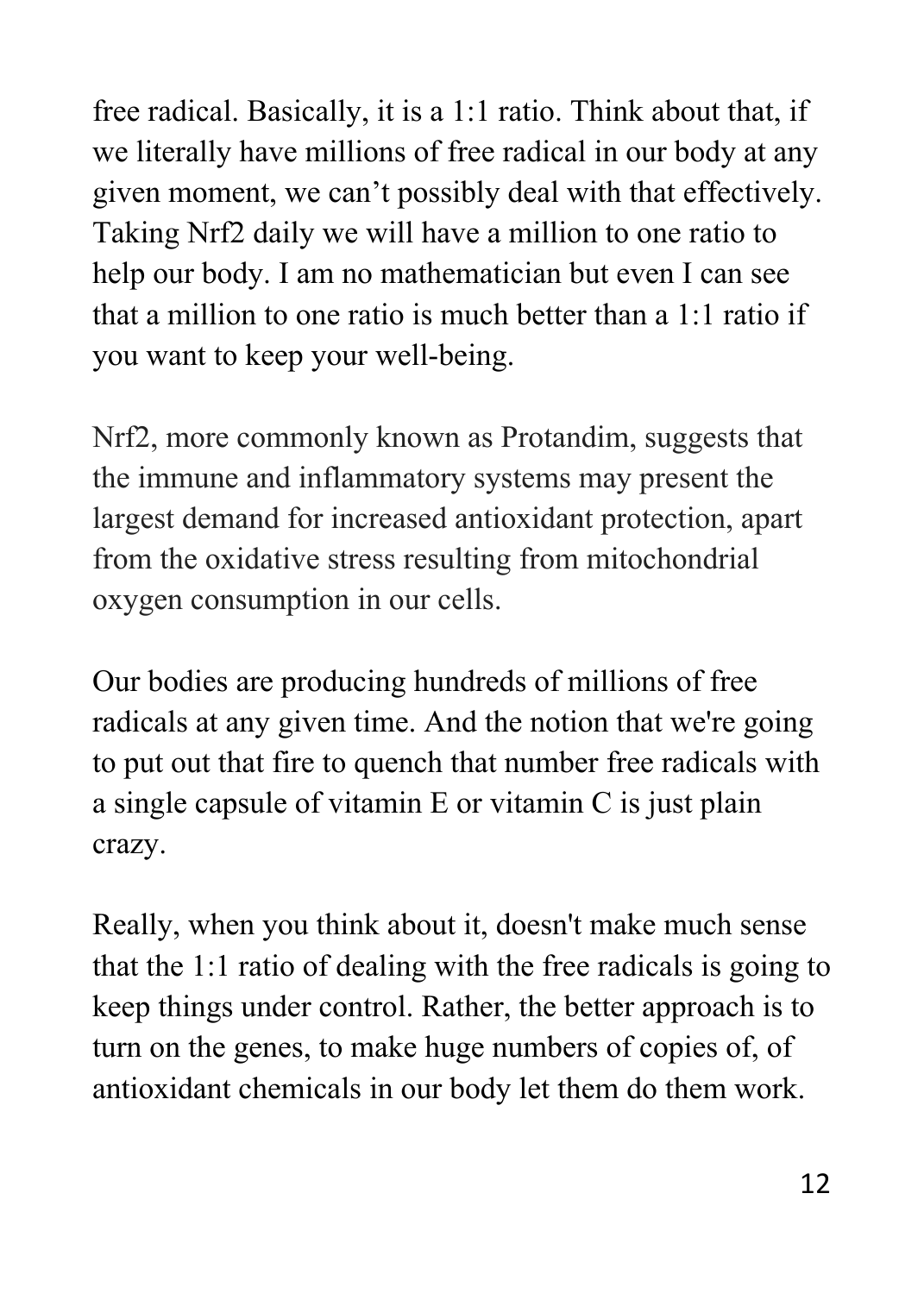# Things like Catalase and Super Oxide Dismutase (SOD) and Glutathione.

Catalase is a well-studied enzyme that play critical roles in protecting cells against the toxic effects. SOD protects from oxidant stress, which is highly expressed in selected tissues including blood vessels, heart, lungs, kidney, and placenta. Glutathione has the most abundant low molecular weight *thiol,* a compound synthesized in cells. Glutathione plays critical roles in protecting cells from oxidative damage and the toxicity and maintaining normal levels in the body.

John Quinones in his investigative report goes on to say, "*All we know is that Oxidative stress is not a disease, just like aging is not in itself a disease, but it's something that companies and researchers have attached oxidative stress to many disease processes*."

# T-Bars

Normally oxidative stress measured by T-bars, the number T-bars increases with age. During the ABC report they wanted check his levels of T-bars, which is a rough indicator of a person's actual age T-bars, can identify oxidative stress, a kind of measure of the wear and tear on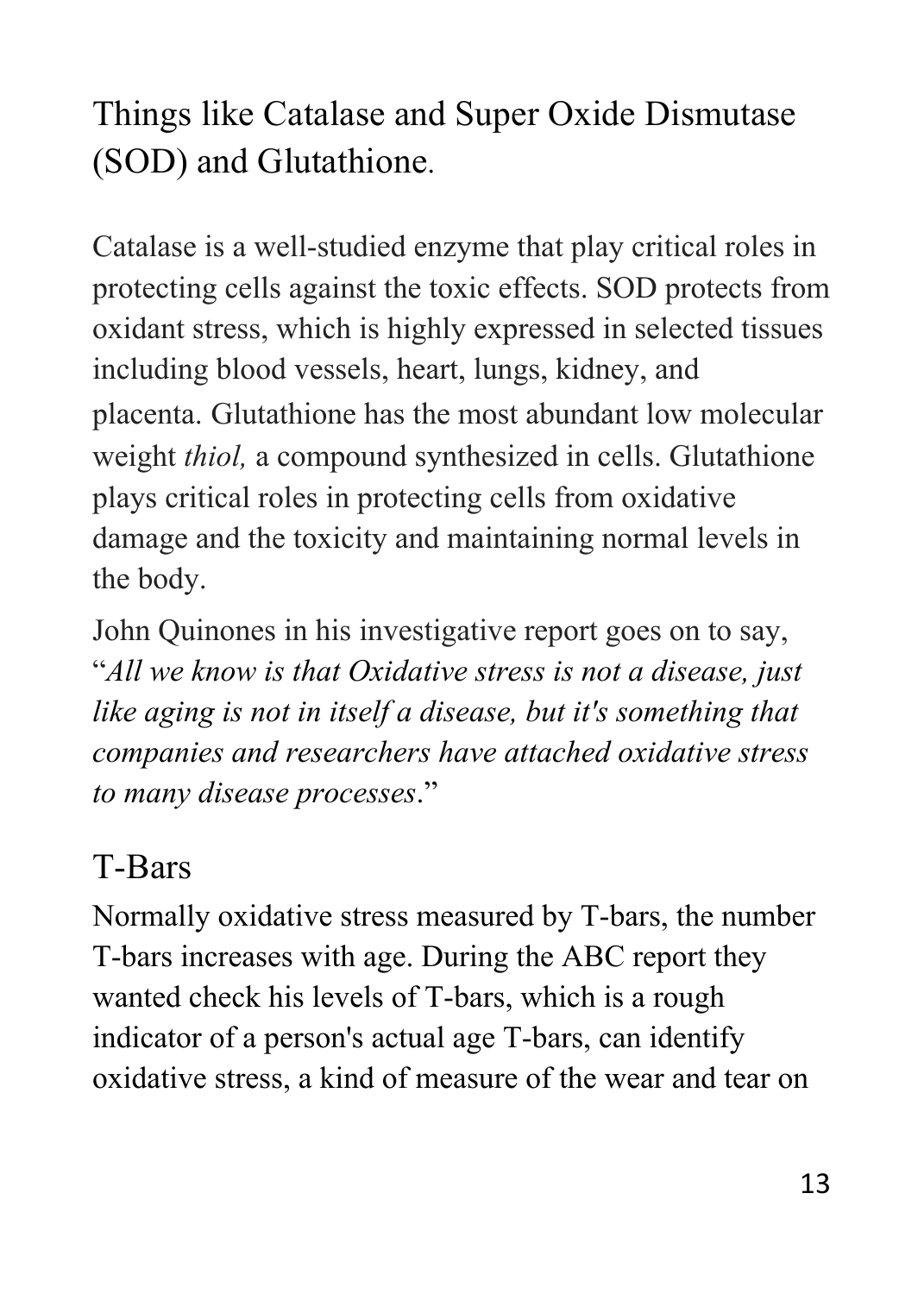our bodies. Oxidative stress like the rusting of an engine is not a good thing.

In John Quinones's case, in two weeks of taking the Protandim (Nrf2) reduced to the level of oxidative stress and T-bars by 45% that is the level one would expect in a newborn or a very young child.

# AXIO

In addition to Nrf1, Nrf2 to deal with my subject's neuronal dilemma, I added to the mix AXIO. Science explains that Axio is a neutropic you might be asking yourselves what is a neutropic? Simply put, a neutropic is something that supports cognitive function. The third component in the trifecta I recommended to my client is a natural energy drink AXIO. Axio has been formulated to support all aspects of cognitive function. We can lump the ingredients in Axio into three general categories. One is nutritional support. Two, these compounds that are binding to receptors on neurons to help support their cognitive function. And then lastly, antioxidant protection.

Both ingredients have been shown to help support cellular energy production, especially in the brain. But then also help with how the nerves are communicating with each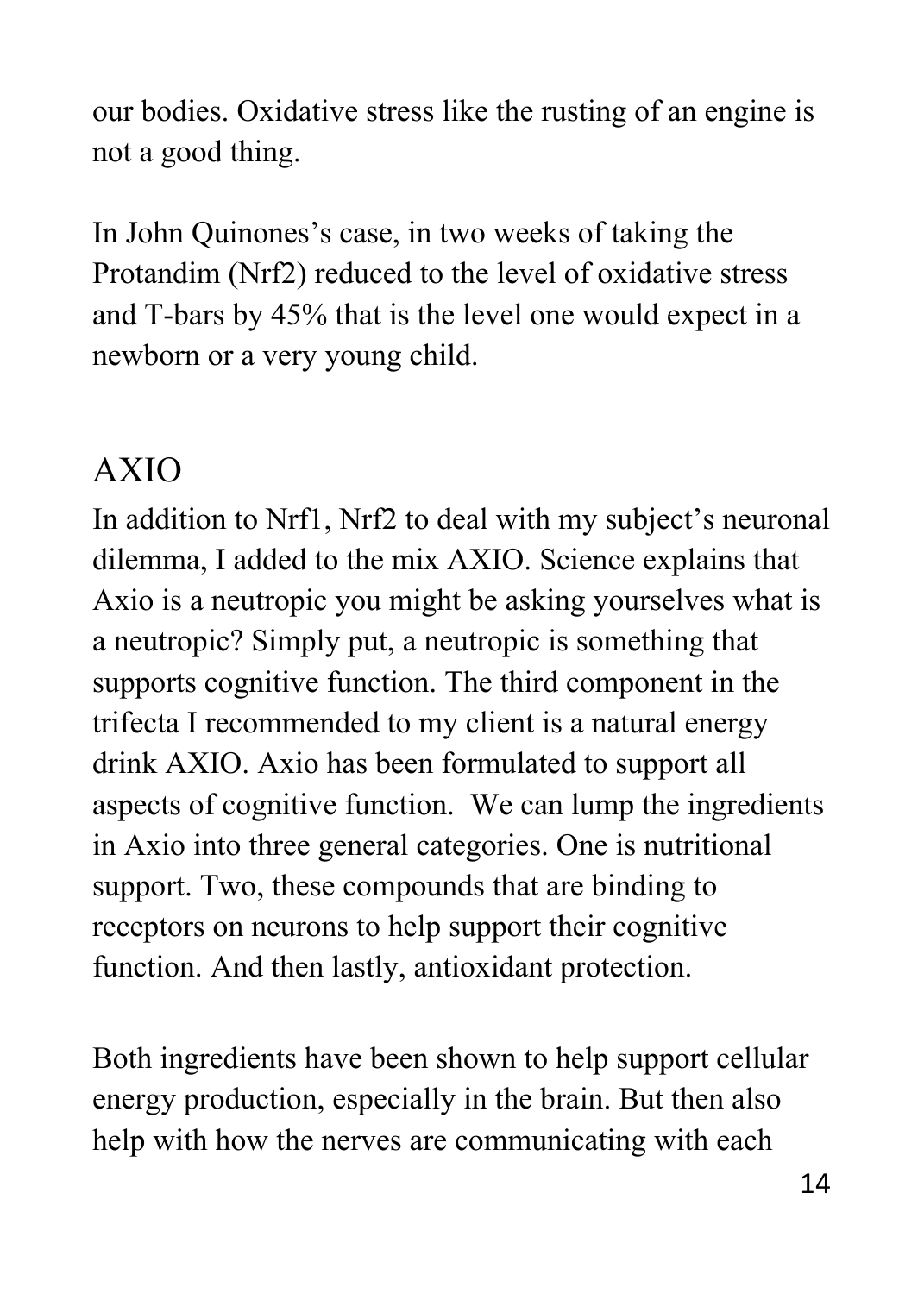other. What we call it nerve conductivity. Second, we talk about these compounds that specifically bind to neurons in the brain. And in other neurons in our body, these compounds are helping these neurons work at their maximum capability. And some of them you might be familiar with and others, not so much. I think we've all heard of caffeine. Caffeine is an amazing compound with massive effects throughout our body. I think those of us that have ever consumed caffeine in our lives, we, we kind of feel awake and lively. When we drink caffeine, we really kind of come to life and we feel ready to tackle the world. Then we've got another compound in Axio called DMAE, and this is designed to help support that healthy nerve function, but again, it is binding to specific receptors that are going to help that nerve conductivity work properly.

The last compound I want to mention is L-theanine works by complimenting caffeine and DMAE, but it doesn't have that stimulatory effect that let's say caffeine might have. So, while it's still working to support that neuronal conductivity, that neuronal function, it's going also have a bit of a calming effect. So, it's really going to help with mental clarity that focus what we need to tackle whatever task we might have before us.

And then the last category, the antioxidants, because the brain is consuming so much energy. We must make sure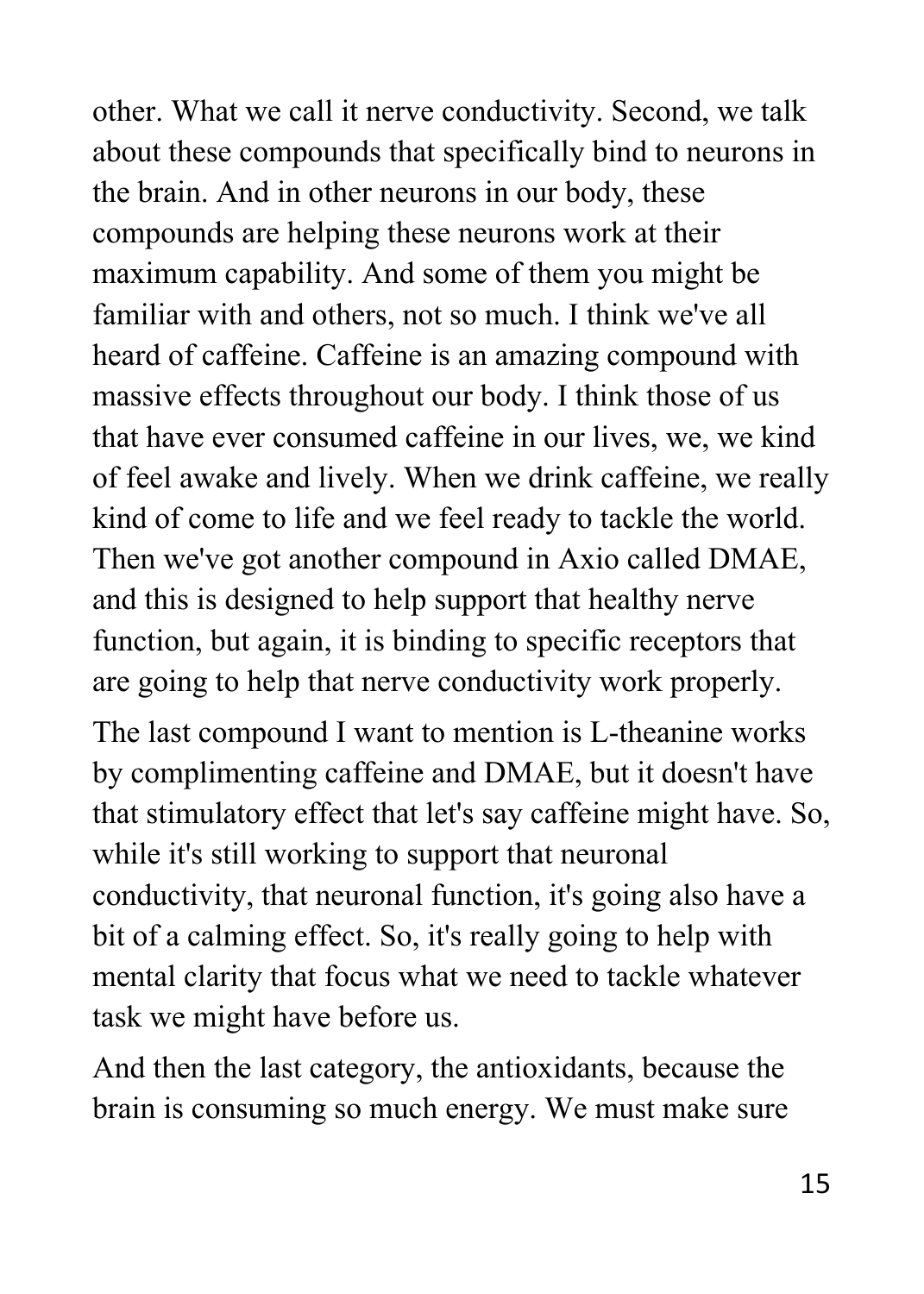that we're supporting our antioxidant protection. So how are these working? The compounds that are in Axio, the green tea, the quarsidine and the pine bark, they're working as both direct antioxidants. So that means, they can go out and suck up all these free radicals and oxidants, but they're also working as indirect antioxidants. For example, these can go in and turn on the proteins or the pathway NRF2 then goes into the nucleus and flips the switches on several antioxidants for detoxification genes to help support overall brain health. I hope you are getting the picture now and it helps you all understand just a little bit better why I recommended this direction for the client. All the science that's gone, into science of axio and receive the benefits that you can expect to have when you use it.

Looking at Figure 1, the left side of the figure shows what his brain was doing BEFORE recommending Nrf1, Nrf2, and Axio. The right side of Figure1 is the AFTER taking this regimen for twelve days, I did another QEEG brainmap to see if anything had happened. I did not expect what I saw in the second mapping. In over twenty years of working with brainwave entrainment I had NEVER seen anything like what is in Figure 1. My mind was stunned…I was asking myself, "How is that even physically possible?" For days I tried to explain it away. There must be an equipment malfunction, the data is not accurate, and on and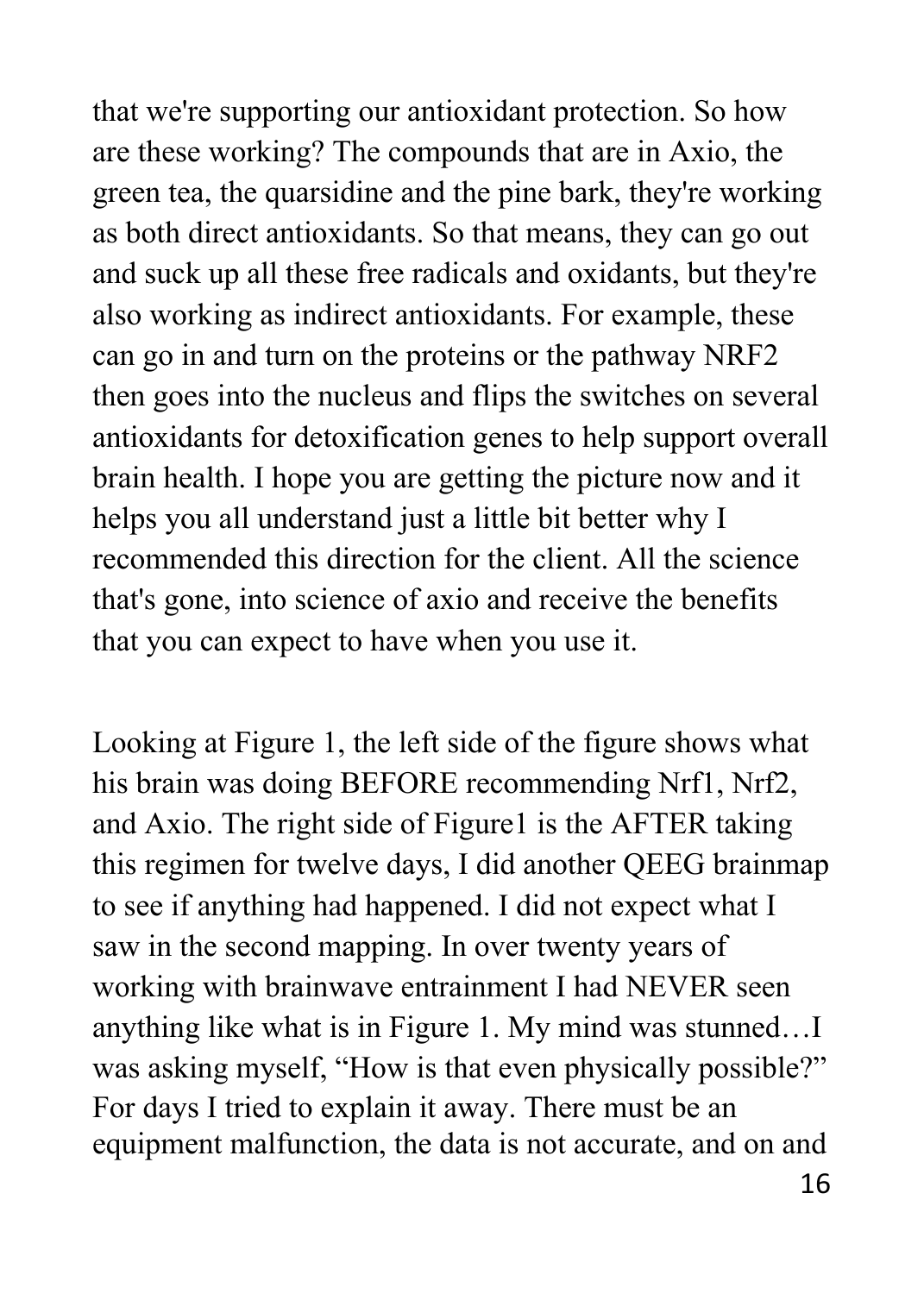on I tried to find an answer that would explain it. The equipment checked out; the data was accurate…what could it possibly be? I examined all the things I thought could be the cause, but the answers weren't there. I began searching quantum physics for some insight. After some diligent research I began to understand how and why the shift took place.

As Paul Harvey would say, "…and now the rest of the story!" My client wanted to go to college, his school of choice was UNLV, University of Nevada at Los Vegas. Reality was closing in fast for him. He was starting to feel dumb, stupid, and broken. At his age that is no way look at a promising future. He couldn't focus, concentrate, or think the way he wanted to. Clearly, he was intelligent from talking with him. However, he had several deficits in his ability to think and learn.

The first step was to get him on the Nrf1, Nrf2 and Axio. We did the second QEEG brainmap twelve days after he started taking the activators. The second mapping compared his demographics to those like him in the normative database (male, female, right or left handed, age were some of the factors to compare others that matched his demographics.)

For the first time in a long time, he could learn and understand from his tutor. As he took more ACT practice tests and kept improving. He not only got high enough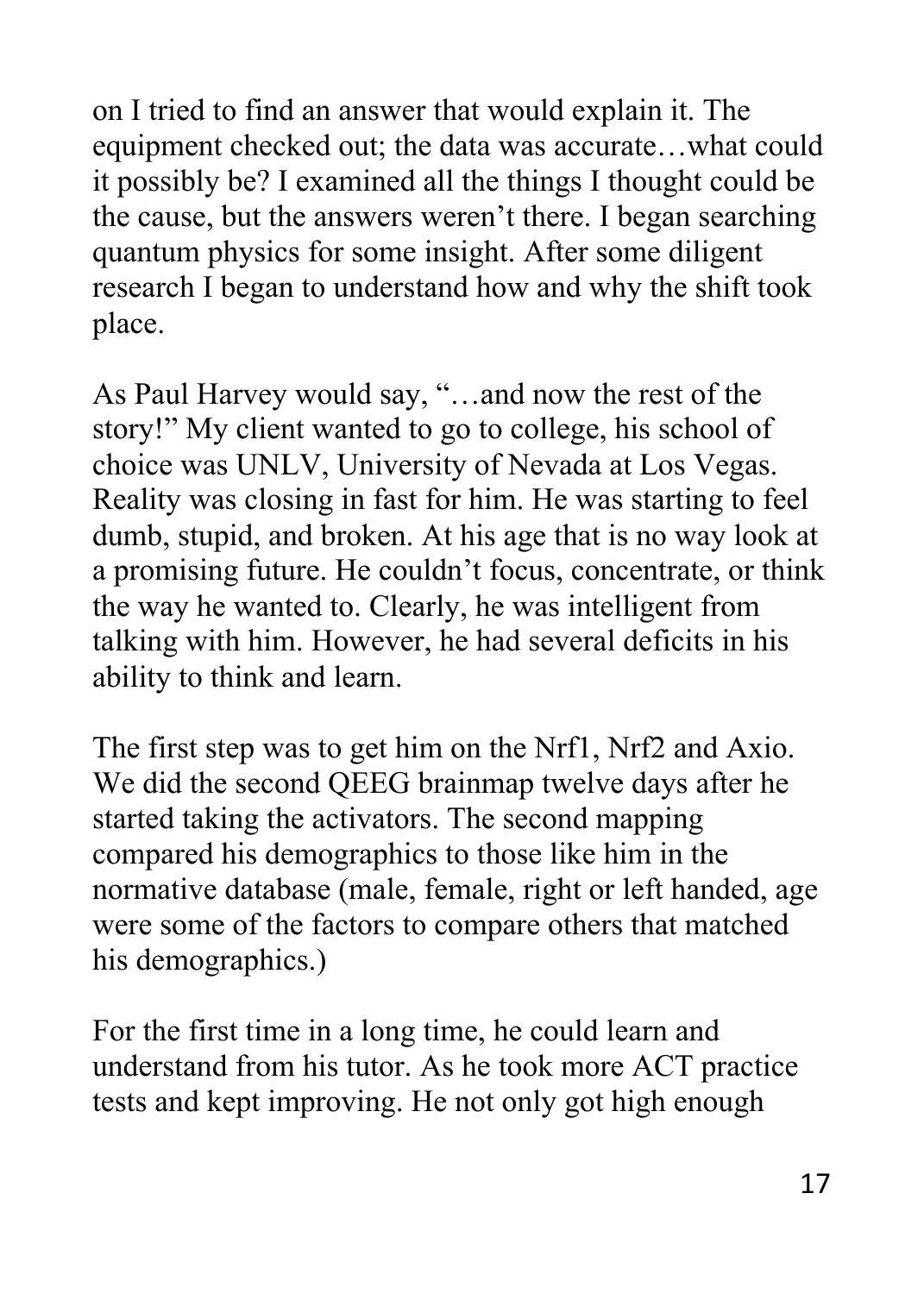scores on his ACT to get into a college but today he is finishing his first year at UNLV and doing very well.

Since that time, I have more stories like his. It isn't luck…its science! Now you know the bigger story.

In the next chapter I am going to address what holds us back. All of us build a box for ourselves and have a very difficult time breaking out to create the life we are meant to live…No matter what stage of life you are in or circumstances you find yourself dealing with, I am going to show you a way to build a new box of your choosing! You have the ability...you just don't have the knowledge yet!!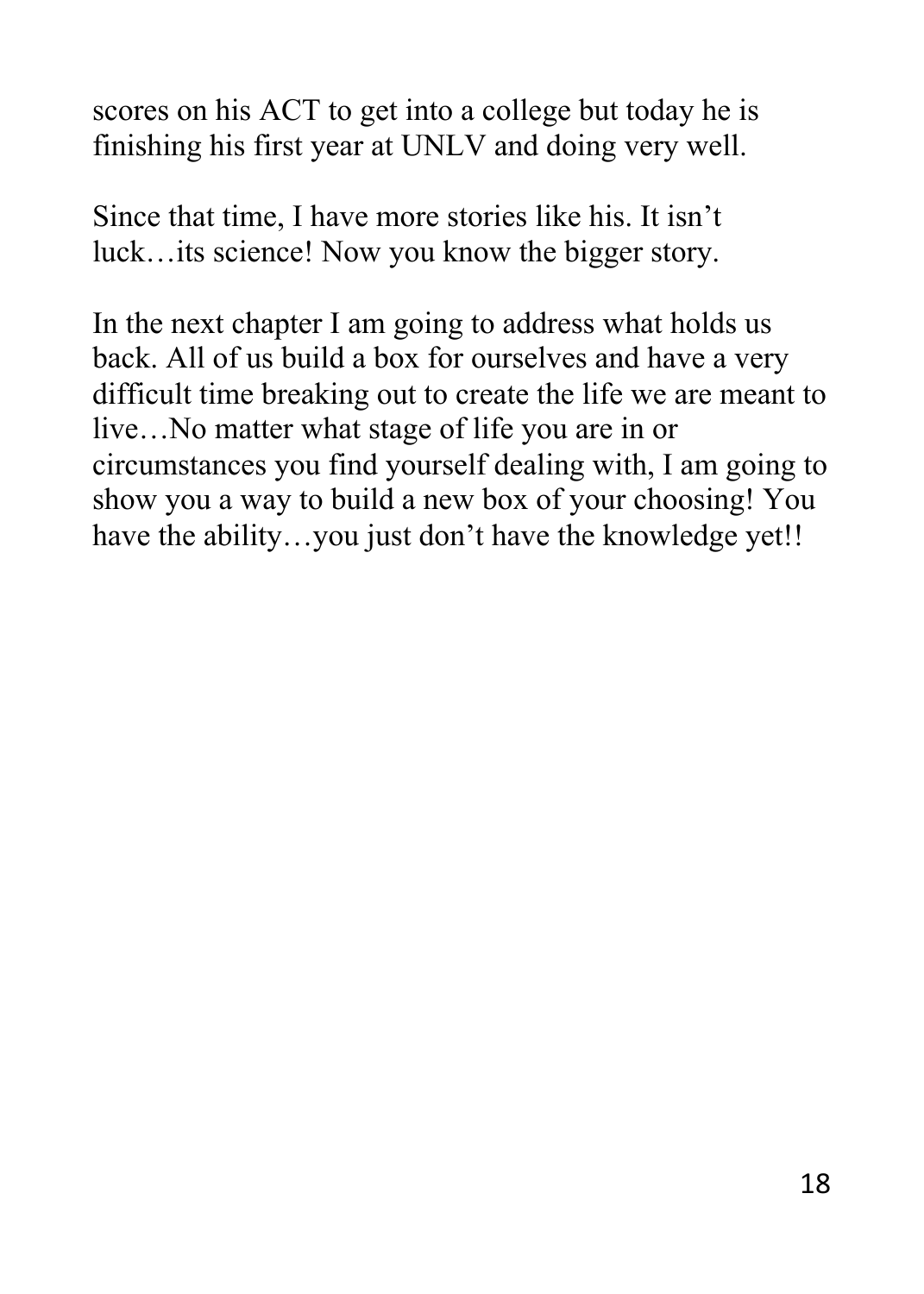## **Chapter 1 Endnotes**

Cui M, Atmanli A, Morales MG, Tan W, Chen K, Xiao X, Xu L, Liu N, Bassel-Duby R, Olson EN. Nrf1 promotes heart regeneration and repair by regulating proteostasis and redox balance. Nat Commun. 2021 Sep 6;12(1):5270. doi: 10.1038/s41467-021-25653-w. PMID: 34489413; PMCID: PMC8421386.

Tonelli C, Chio IIC, Tuveson DA. Transcriptional Regulation by Nrf2. Antioxid Redox Signal. 2018 Dec 10;29(17):1727-1745. doi: 10.1089/ars.2017.7342. Epub 2017 Oct 20. PMID: 28899199; PMCID: PMC6208165.

ABC Primetime Investigative Report, 2005.

Suzuki K, Taniguchi N, Ookawara T, Ohno H. [Superoxide dismutase (SOD)]. Nihon Rinsho. 1999 Aug;57 Suppl:499- 502. Japanese. PMID: 10503483.

Goyal MM, Basak A. Human catalase: looking for complete identity. Protein Cell. 2010 Oct;1(10):888-97. doi: 10.1007/s13238-010-0113-z. Epub 2010 Nov 9. PMID: 21204015; PMCID: PMC4875117.

Forman HJ, Zhang H, Rinna A. Glutathione: overview of its protective roles, measurement, and biosynthesis. Mol Aspects Med. 2009 Feb-Apr;30(1-2):1-12. doi: